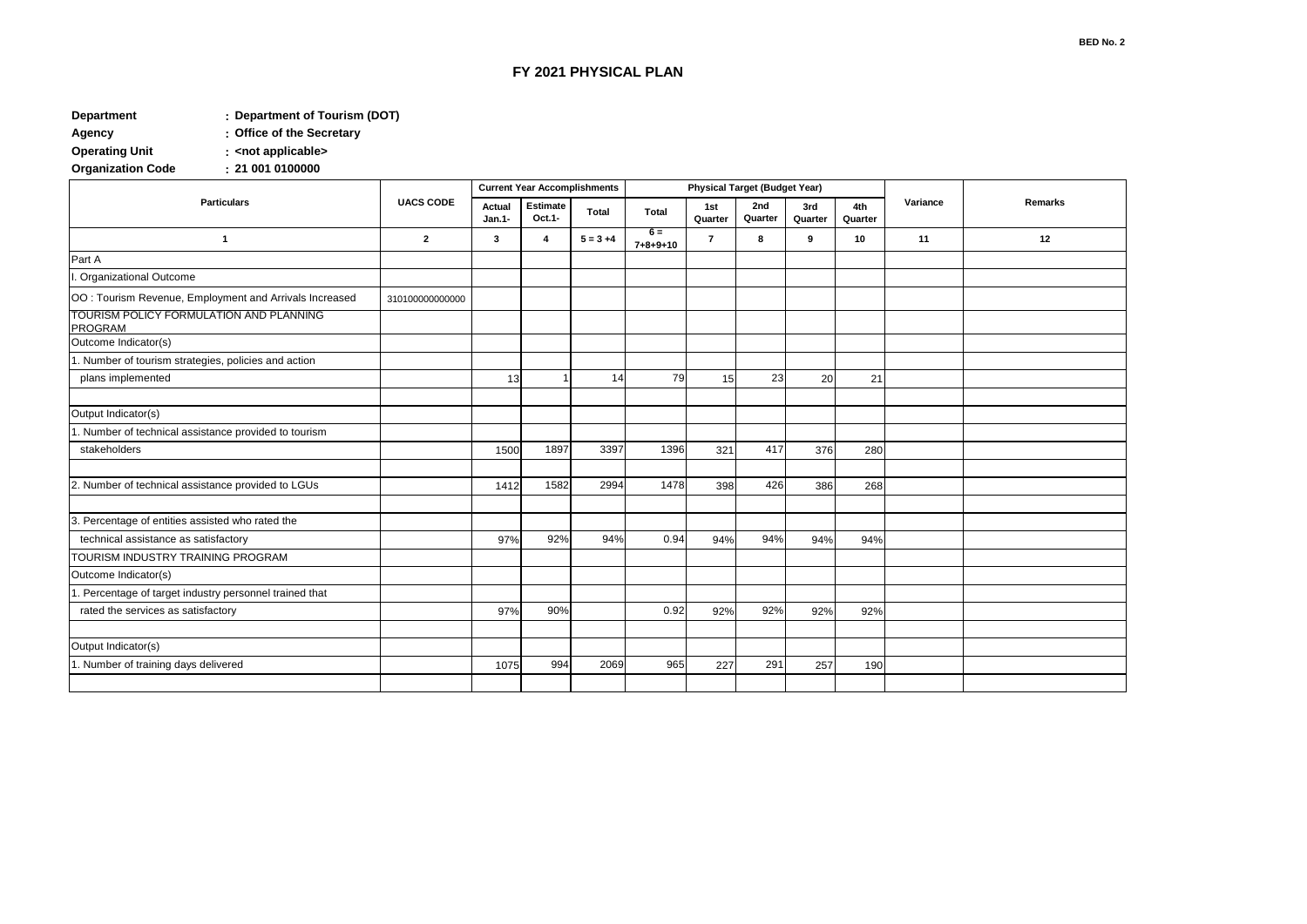## **: Department Department of Tourism (DOT)**

**: Agency Office of the Secretary**

**: Operating Unit <not applicable>**

**: Organization Code** 

| <b>Particulars</b>                                                                   | <b>UACS CODE</b> | <b>Current Year Accomplishments</b> |                    |             | <b>Physical Target (Budget Year)</b> |                |                |                |                |          |         |
|--------------------------------------------------------------------------------------|------------------|-------------------------------------|--------------------|-------------|--------------------------------------|----------------|----------------|----------------|----------------|----------|---------|
|                                                                                      |                  | Actual<br>Jan.1-                    | Estimate<br>Oct.1- | Total       | <b>Total</b>                         | 1st<br>Quarter | 2nd<br>Quarter | 3rd<br>Quarter | 4th<br>Quarter | Variance | Remarks |
| $\mathbf{1}$                                                                         | $\overline{2}$   | $\mathbf{3}$                        | 4                  | $5 = 3 + 4$ | $6 =$<br>$7 + 8 + 9 + 10$            | $\overline{7}$ | 8              | 9              | 10             | 11       | 12      |
| 2. Percentage of attendees/trainees that completed the                               |                  |                                     |                    |             |                                      |                |                |                |                |          |         |
| training                                                                             |                  | 98%                                 | 90%                |             | 0.93                                 | 90%            | 90%            | 90%            | 90%            |          |         |
|                                                                                      |                  |                                     |                    |             |                                      |                |                |                |                |          |         |
| 3. Number of LGUs trained<br>STANDARDS DEVELOPMENT AND ENFORCEMENT<br><b>PROGRAM</b> |                  | 5205                                | 943                |             | 4740                                 | 889            | 1325           | 1394           | 1132           |          |         |
| Outcome Indicator(s)                                                                 |                  |                                     |                    |             |                                      |                |                |                |                |          |         |
| 1. Percentage of accredited tourism enterprises that                                 |                  |                                     |                    |             |                                      |                |                |                |                |          |         |
| maintained the tourism standards and regulations                                     |                  | 100%                                | 90%                |             | 0.97                                 | 97%            | 97%            | 97%            | 97%            |          |         |
|                                                                                      |                  |                                     |                    |             |                                      |                |                |                |                |          |         |
| Output Indicator(s)                                                                  |                  |                                     |                    |             |                                      |                |                |                |                |          |         |
| 1. Number of tourism standards reviewed                                              |                  | 16                                  | $\Omega$           |             | 2                                    | $\Omega$       |                |                | $\Omega$       |          |         |
| 2. Number of inspections of tourism enterprises                                      |                  |                                     |                    |             |                                      |                |                |                |                |          |         |
| conducted                                                                            |                  | 5135                                | 941                |             | 4273                                 | 889            | 1325           | 1394           | 1132           |          |         |
|                                                                                      |                  |                                     |                    |             |                                      |                |                |                |                |          |         |
| 3. Percentage of accreditation applications acted upon                               |                  |                                     |                    |             |                                      |                |                |                |                |          |         |
| within the prescribed period                                                         |                  | 97%                                 | 90%                |             | 0.96                                 | 96%            | 96%            | 96%            | 96%            |          |         |
| MARKET AND PRODUCT DEVELOPMENT PROGRAM                                               |                  |                                     |                    |             |                                      |                |                |                |                |          |         |
| Outcome Indicator(s)                                                                 |                  |                                     |                    |             |                                      |                |                |                |                |          |         |
| 1. Percentage increase in the number of travel partners                              |                  |                                     |                    |             |                                      |                |                |                |                |          |         |
| selling the Philippines in the identified                                            |                  |                                     |                    |             |                                      |                |                |                |                |          |         |
| <b>Opportunity Markets</b>                                                           |                  | 0%                                  | 10%                |             | 0.07                                 | 10.65%         |                | 10.55          | .6%            |          |         |
| 2. Percentage increase in the number of Philippine                                   |                  |                                     |                    |             |                                      |                |                |                |                |          |         |
| properties considering to venture into the new                                       |                  |                                     |                    |             |                                      |                |                |                |                |          |         |
| markets and/or willing to offer the new activities                                   |                  | C                                   | 10%                |             | 0.04                                 | 7.94%          |                | 7.94%          | .2%            |          |         |
|                                                                                      |                  |                                     |                    |             |                                      |                |                |                |                |          |         |
| Output Indicator(s)                                                                  |                  |                                     |                    |             |                                      |                |                |                |                |          |         |
| 1. Number of trade development/trade support                                         |                  |                                     |                    |             |                                      |                |                |                |                |          |         |